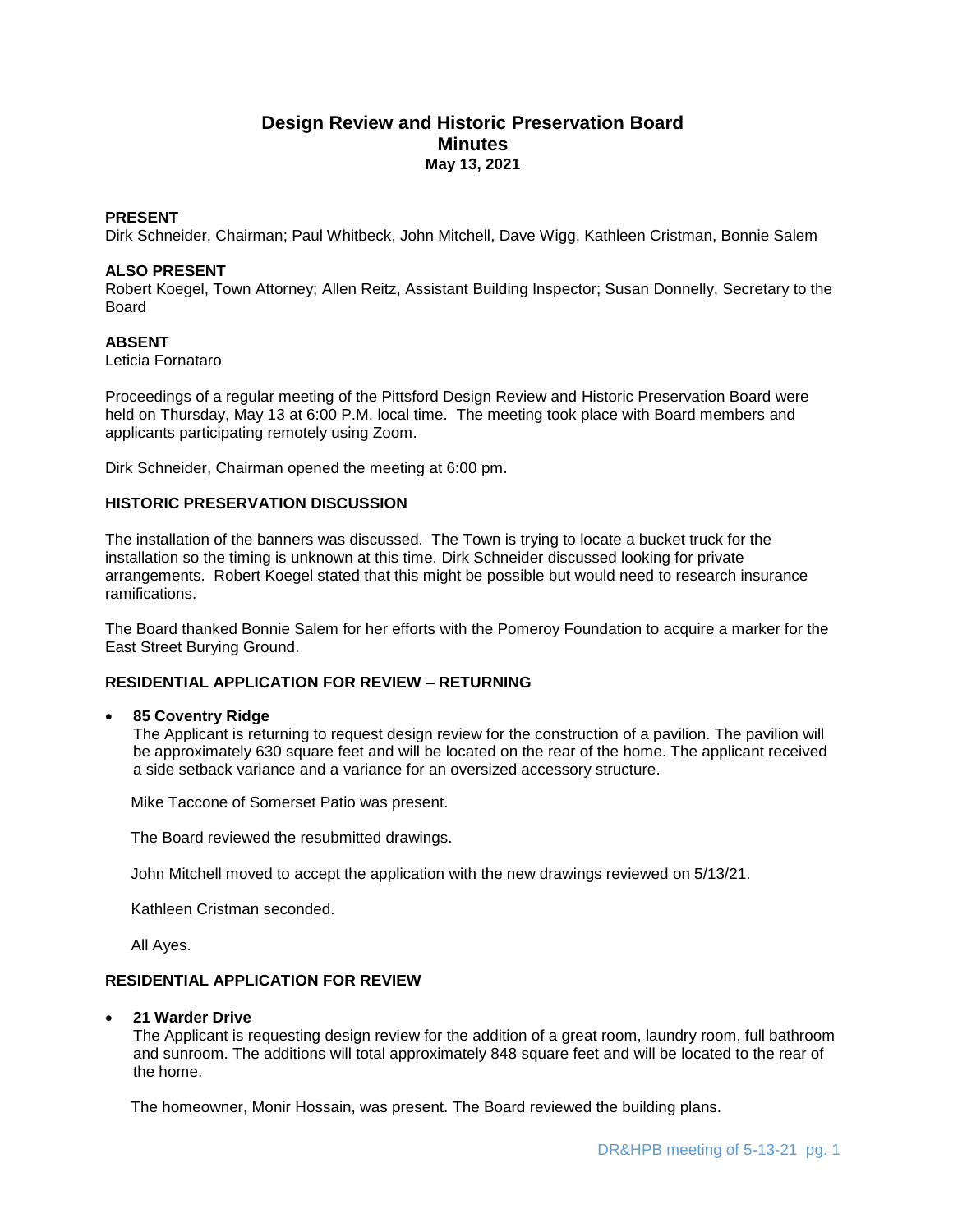The vinyl siding will match the existing. David Wigg recommended reusing the vinyl siding that is being removed to blend in.

Bonnie Salem moved to accept the application as submitted.

David Wigg seconded.

All Ayes.

#### **22 Mill Neck**

The Applicant is requesting design review for the addition of a covered deck. The covered deck will be approximately 240 square feet and will be added to the rear of the home. The applicant has applied to the Zoning Board for approval for a side setback variance.

The homeowners Lisa Cauda and Scott Chase and architect John Omwake were present.

A new roof will be put on the home so it will all match.

Kathleen Cristman moved to accept the application as submitted.

Paul Whitbeck seconded.

All Ayes.

## **RESIDENTIAL APPLICATION FOR REVIEW – NEW HOMES**

## **3 Black Wood Circle**

 The Applicant is requesting design review for the construction of a one story single family home. The home will be approximately 1976 square feet and located in the Wilshire Hills subdivision.

Larry Frazer and Bill Arieno were present to discuss the application with the Board.

The design features a timber frame with board and batten set back in the porch gable. Board and batten will be on the front elevation only with vinyl clapboard in the rest of the home. Metal roofs will be on the front elevation over the garage and front window.

The columns will be come down to the porch, not on stone posts as depicted in the rendering.

David Wigg moved to accept as submitted.

John Mitchell seconded.

All Ayes.

#### **28 & 30 Skylight Trail**

 The Applicant is requesting design review for the proposed construction of a new town home dwelling. The proposed building will consist of 2 attached single family dwellings sharing a common wall. Lot 7 (28 Skylight Trail) will be approximately 1987 sq. ft. and Lot 8 (30 Skylight Trail) will be 2000 sq. ft. The town homes will be located in the new Alpine Ridge development.

Bill Arieno of Morrell Builders was present.

An extra gable with board and batten has been added to the design of this unit. The garage door will be a dark oak color.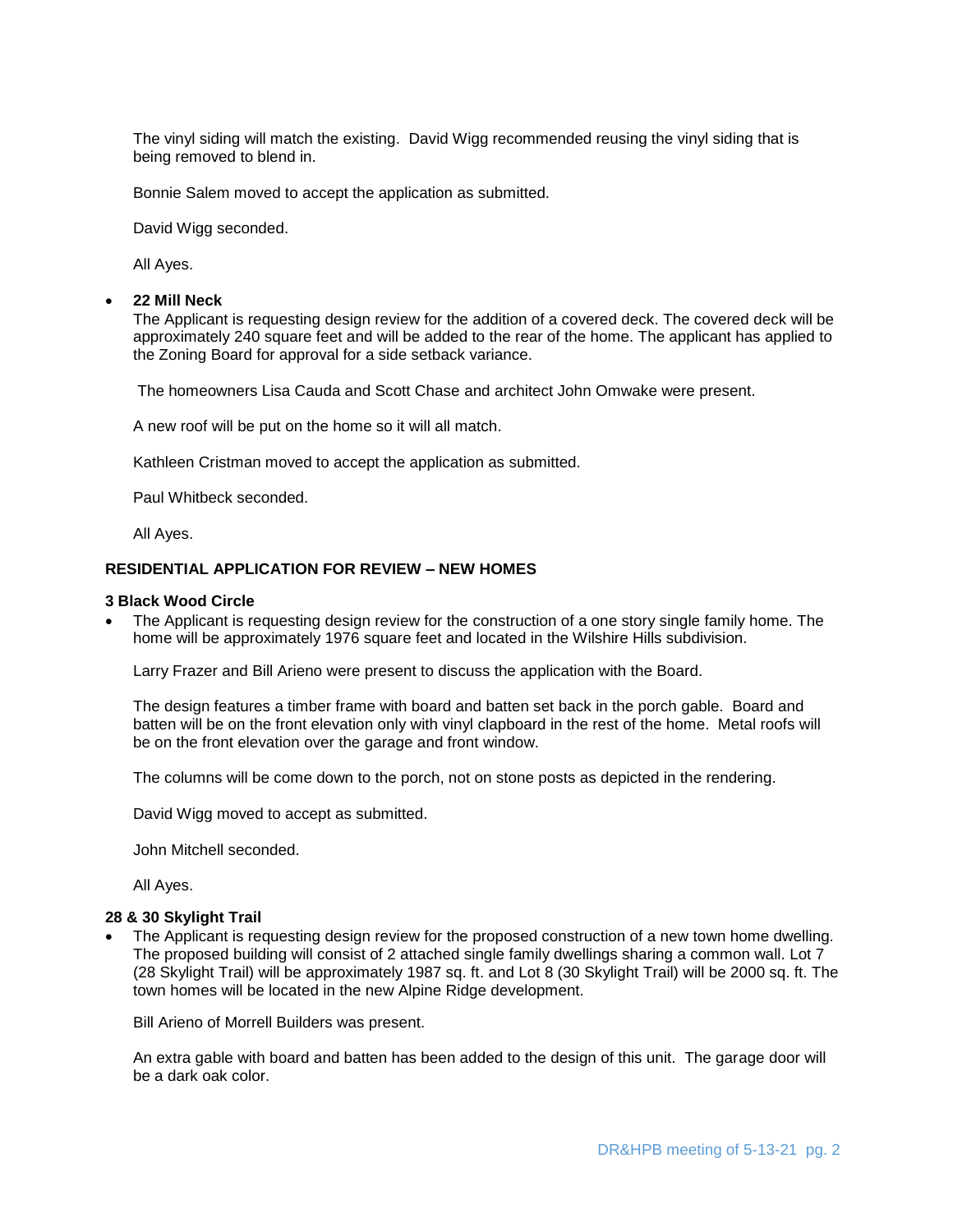Kathleen Cristman moved to accept the application as submitted.

Bonnie Salem seconded.

All Ayes.

## **COMMERCIAL APPLICATION FOR REVIEW**

## **882 Linden Avenue**

 The Applicant is requesting design review for the change to the exterior color of an existing commercial building. The business that currently occupies the space is "Carestream".

Andrew Kingsley of Costanza Enterprises was present.

The color change is intended to freshen up the building. The doors and columns will be an accent color. Only the existing painted surfaces will be painted. The brick on the south side of the building will remain.

Paul Whitbeck moved to accept the application as submitted.

John Mitchell seconded.

All Ayes.

## **3330 Monroe Avenue**

 The Applicant is requesting design review for the addition of two temporary business identification signs. The sign on the east side of the building will be approximately 41 square feet and the sign on the south side of the building will be approximately 92 square feet. The signs will be made with banner material and will display the "Kinecta" Logo.

Stephanie from Rochester Signs was present.

Robert Koegel made the statement that the Design Review Board does not typically review temporary signs.

The proposed aluminum sign will be replaced by a similar looking lighted sign in six months to a year according to Stephanie.

The Board had concerns about the signage.

- 1. The sign is being placed in an area of an old sign but looks awkward in the previous gabled "barn style" with no attempt to make it fit into the style.
- 2. The sign resembles a temporary banner.
- 3. The color of the new sign and the old framing and band underneath do not go well together.

All Board members agreed that this application should be held open to give the applicant some time to reevaluate the design.

## **CERTIFICATE OF APPROPRIATENESS**

**117 East Street**

The Applicant is requesting a Certificate of Appropriateness, pursuant to Code Section 185-196, for a porch addition. This property is zoned (AG) Agricultural and is designated historic.

Dirk Schneider opened the Public Hearing.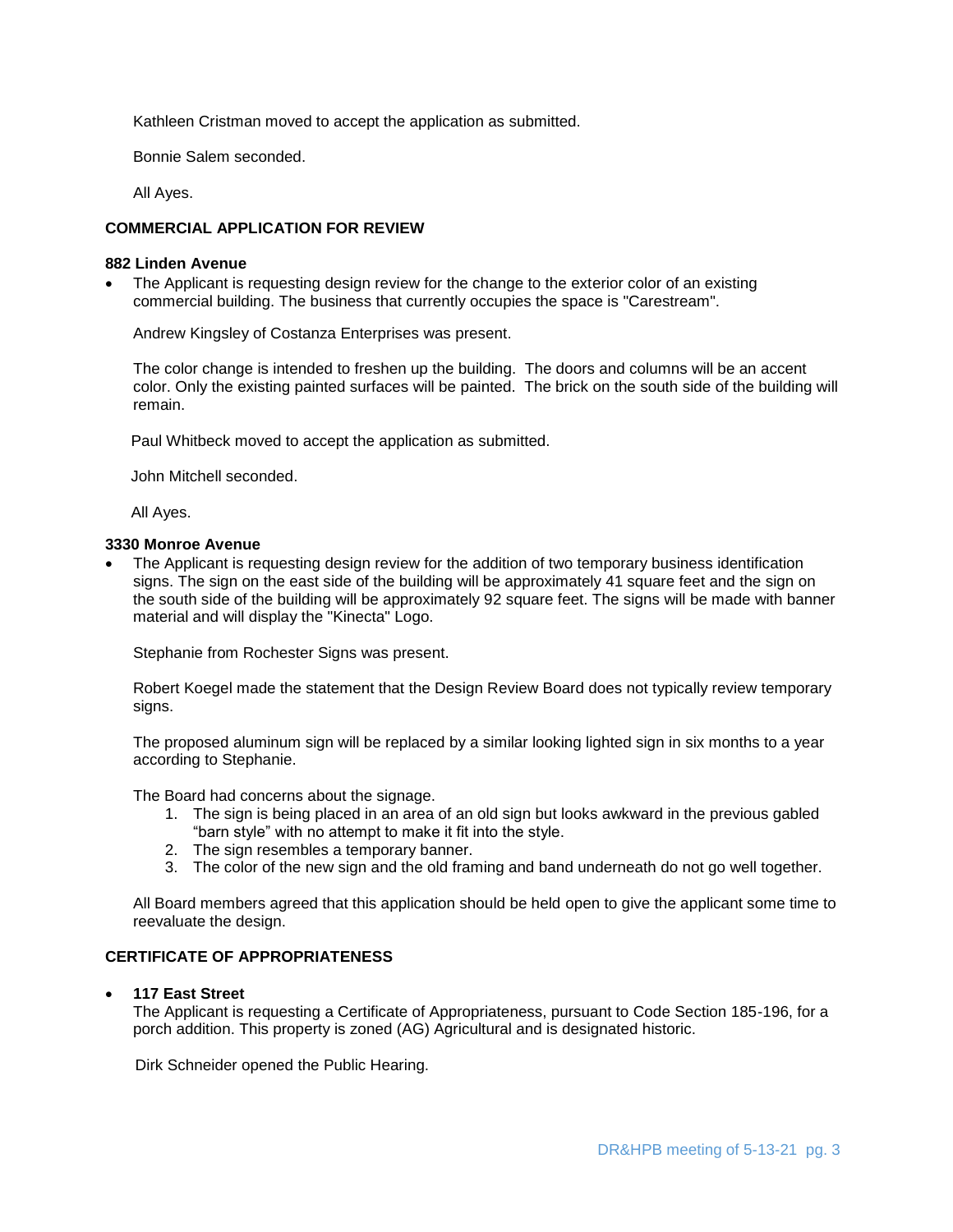The homeowner, Kathy Gleason was present. She indicated that the plans she had for the fence in this area for which she previously was granted a Certificate of Appropriateness she has abandoned.

The Board had many questions regarding the details of the proposed porch addition. They felt they needed a more architectural or scale drawing of what is proposed

There was no public comment.

It was moved that the applicant return to Design Review with more information on the proposed porch including materials, railing details and clearer drawn elevations.

A roll vote was taken.

Schneider – Aye Salem – Aye Whitbeck – Aye Mitchell – Aye Cristman – Aye Wigg – Aye

## **INFORMAL REVIEW**

#### **810 Allens Creek Road**

The Applicant is returning to request informal design review for exterior changes to a designated historic home in Pittsford. Some of the changes include a dormer windows, detached garage, porte cochere and a covered walkway.

Kim Bailey, Trip Pierson and Cameron Sformo were present.

Robert Koegel reviewed with the Board their charge in respect to granting Certificates of Appropriateness according to Town Code. Specifically that a new addition should be subordinate to the main structure, the original roofline should be kept in character without modification, shutters are not to be removed and materials should be kept in character with that of the original structure.

The applicant wishes to add an addition on a Georgian revival brick home and add a porte cochere and a 3 car garage/carriage style barn with a cupola. The materials on the addition will be brick but the barn could be a different material.

Dirk Schneider offered comments that:

- 1. The addition should be stepped back from the main structure.
- 2. The style of the columns on the porte cochere is not appropriate for a Georgian revival home.
- 3. Dormers are unnecessary.
- 4. The massing of the garage is not appropriate to the main structure.
- 5. The styling of the proposed additions do not necessarily fit the main structure.

Kathleen Cristman agreed that the massing of the barn is too large with respect to the home and she is concerned with the width of the garage.

John Mitchell maintained that brick material is what is appropriate for the barn. He also had concerns with the massing and felt that the ridgeline on the addition could be brought down successfully.

Kim Bailey said she would consider reducing the width by eliminating the man door on the barn and consider turning the garage sideways.

In summary, the Board would like to see the overall massing of the barn reduced, the height. width and depth reduced to bring to down at least to the level of the home.